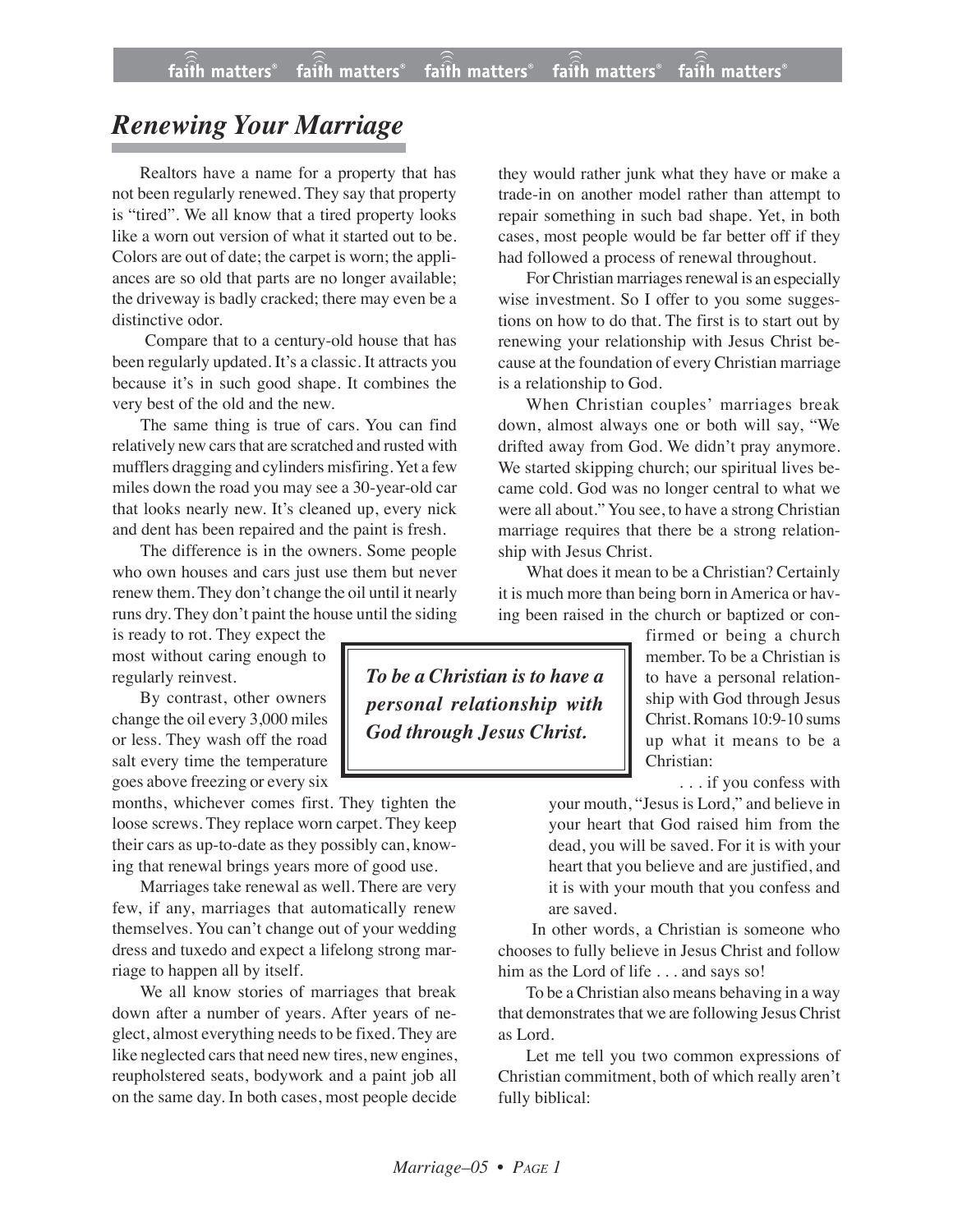- *1.) "I've always been a Christian!"* That's really not possible. It requires a deliberate choice to become a Christian.
- *2.) "I'm a Christian because I accepted Jesus Christ on such and such a date."* While this does indicate a choice to believe in Jesus, it gives the impression that faith is something that is done once rather than ongoing.

To be a Christian means to trust Jesus Christ as Savior and Lord *today*. Personally, I often reaffirm my faith in Jesus. I try to say so every day. I acknowledge Jesus Christ as my Savior and Lord today, not based upon what happened yesterday. For today my commitment is to Jesus Christ. Christian faith should be regularly renewed and reaffirmed.

To have a Christian marriage is for both partners to have that kind of commitment to Jesus Christ and to follow him. A Christian marriage is one that is first committed to Jesus and then to each other. It is a relationship that is viewed as a triangle — husband, wife and Jesus.

This may be practically lived out in many different ways. It includes praying together and going to church together. But most of all it involves including Jesus Christ and his desires in every aspect of married life — finances, time management, children, sex, conversation and especially in decisions.

I strongly recommend that Christian couples regularly renew their commitments to Jesus Christ. Do it together. Say so. Actually look each other in the eye to tighten that knot of relationship to God and to one another.

A second suggestion for renewing Christian marriage is get to know the person you married. Marriages begin with lots of getting acquainted. The early months and years are all about discovering each other intellectually, emotionally, physically and spiritually. It is the joy of learning and the joy of shaping one another. However, after 5, 10 or 50 years of marriage you have both changed. There are many ways in which the person to whom you are married is a different person. Marriage is meant to be a lifelong process of getting to know the person to whom you are married.

A good place to start is remembering why you

married the person you married. This is especially important when life gets cluttered with the present because it is easy to forget why we started. Recall what you found so attractive about him or her. Get out some old love letters. Page through old photo albums and wedding pictures. Recall your marriage vows — listen to the tape. Remember why you decided this was the person God had given you as a lifelong partner. Remembering why is a powerful renewal tool in a marriage relationship. It takes us back to the beginning. It reestablishes the roots and reasons for the marriage.

At the same time, realize that the person to whom you are married has changed. The changes are not just wrinkles and pounds but maturity and personality. If you have changed together, define and discuss and celebrate those changes. If you have grown apart, make a major effort to discover all that is new and different.

Instead of just talking about the practical elements of a household like meals and bills, get to know the other person's perspectives on life. Ask her the 10 ways she has most changed in the past ten years. Ask him what lessons of life he wishes he could pass along to the next generation. Ask about favorite colors, pet peeves, politics, books, movies and friends. Ask, "If you could write the script for the rest of life, what would it be like?" Or ask, "What should I know to better understand you now?"

Try to discover all God has done in you partner's life. Do it to learn. Pretend it is dating all over again. Really listen. Don't interrupt. You many find that you are married to someone with depth and beauty you never knew. You may find yourself intrigued and falling in love all over again.

Remember why and discover each other anew.

A third suggestion has to do with asking and assenting all over again. Sometimes I ask Charleen, "Will you marry me?" So far, so good! She has always answered, "Yes!" I love it when she says yes. Sometimes she will even tell me the reasons why.

It is not because our marriage is in trouble. It is not because the vows made long ago are now in doubt. It is just a way of saying to each other, "I'm married to you not only because of a ceremony and a certificate. I'm married to you not only because it is the right thing to do. I'm married to you because I want to be married to you. And if the decision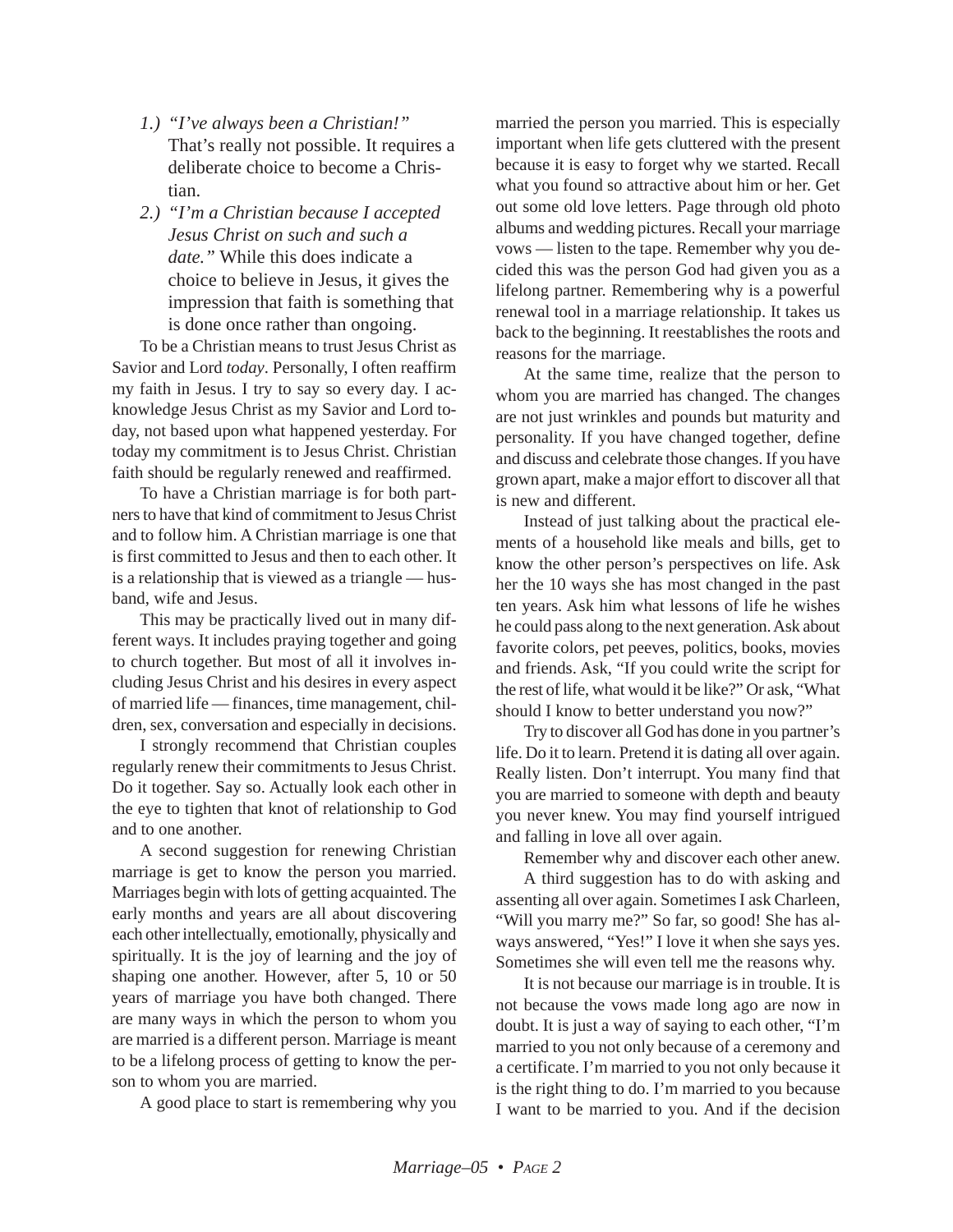were being made today, I would marry you all over again." That is a wonderful thing to hear from the person who is your husband or your wife.

Regularly renewing a marriage includes regularly romancing. Romancing is different for every person and every couple. It is doing what he wants; it is giving what she likes.

One wife spent an entire afternoon and more than \$100 buying greeting cards. Some were funny, some were serious, some were sexy. The cards were stored away in secret places at home and at work. Every envelope received a "Love" stamp. She was ready to romance with a card at a minute's notice.

One husband regularly turns off or mutes the TV whenever his wife wants to talk. It is his way of saying to her that she is far more important than anything on the television.

Right now, think of something he might enjoy, something she would like, that would please, ex-

cite, surprise and bless your marriage partner. Go for it! Romance all over again.

Work to continually win the love and favor of your spouse. Stop thinking of marriage as a "done deal". Most of us don't approach our employment that way. No matter how

much job security we have, it's far better to go to work every day thinking, "I've got to win this job today." A salesperson or a physician should never think of a customer or patient as guaranteed. Treat that person as well on the  $100<sup>th</sup>$  visit as on the first visit.

Do the same when it comes to marriage. It's a way of saying, "I don't take you for granted. You are special and important." You'll know you are doing a good job when your partner says, "You really don't have to keep doing this. I'm here to stay. You're stuck with me." But at the same time you know that she doesn't want you ever to stop winning her over.

And don't forget to ask. Actually, there are lots of ways to ask besides an annual, "Will you marry me?" One husband asked his wife, "What do you need from me more than anything else?" Try that question. Regardless of the answer, it is like a rocket booster to ongoing marriage renewal.

Find as many creative ways as possible to ask the question, "Will you be mine?" We all love to be asked. We all love to feel important. We all love the opportunity to be wanted and needed. It is a twoway street: husbands asking wives and wives asking husbands.

Agree all over again. Answer his questions. Give her your response. Even if it's not asked, you can still give the answer. I know perfectly well the value of saying to Charleen, "Of the billions of women in the world, you are the one I want to be married to. You are the one I want to spend the rest of my life with. You are more important to me than anyone else. It is an honor to be your husband."

Imagine a marriage where there is regular romancing and winning and asking and agreeing. That is a marriage that will keep on going and renewing better than the proverbial Energizer Bunny. It is a marriage that will probably never break down or

*Marriage is meant to be a lifelong process of getting to know the person to whom you are married.*

need a major overhaul. It is the marriage that is as upto-date as today's morning newspaper.

A fourth and a final suggestion is to promise all over again. Call it "re-vowing", to God and to each other.

I have witnessed renewal vows at  $50<sup>th</sup>$  wedding anniversaries, after martial separation or divorce and in church services designed for the renewal of marriage vows. But it doesn't have to be on a special occasion. You can just do it on your own.

Imagine the impact on children who regularly hear their parents renew their vows to God and to each other. That will wonderfully and positively shape their concept of Christianity and of marriage.

First, renew your promises to God. What are your promises to God? If you don't know, make a list. If you know but haven't told God for a long time, say a prayer or write a letter, but let him know.

My promises to God include an irrevocable commitment to love him and to live for him. I promise to always acknowledge Jesus Christ as my Savior and obey him as my Lord. I promise to read his Bible, commune with him in prayer, serve him in the church and in the world, to give of my resources, to share my faith, to honor my commitments and